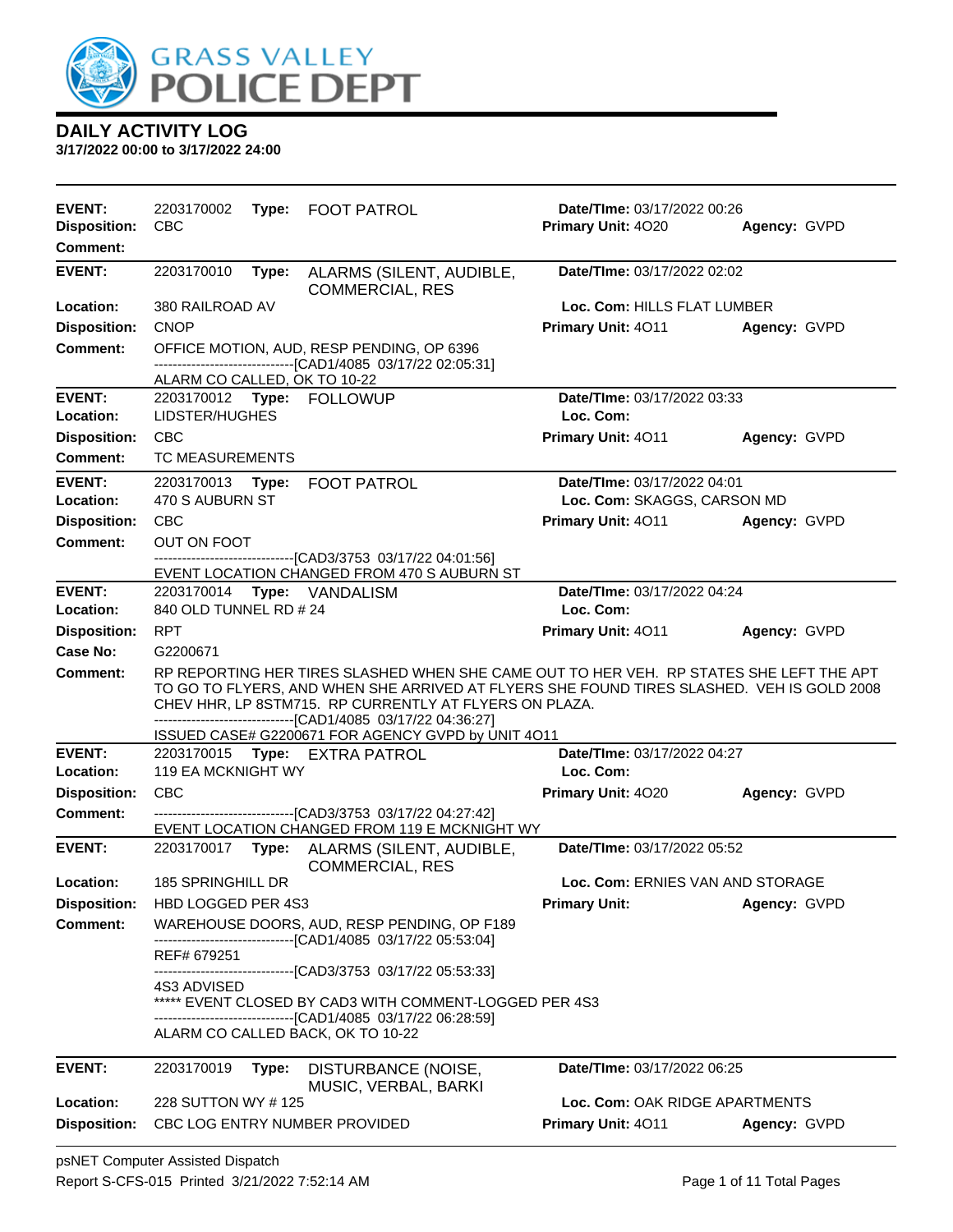

| <b>Comment:</b>                 | 911 REPORTING SOMEONE BROKE INTO HER HOUSE. RP STATES SHE ONLY SAW ONE SUBJ WEARING<br>HOODIE AND JEANS OCCURED A COUPLE MINUTES AGO. RP EXTREMELY UNCOOPERATIVE. STATES SHE<br>NEEDS AN OFFICER THERE NOW AND DISCONNECT.<br>-------------------------------[CAD1/4085 03/17/22 06:43:12]<br>RP CALLED BACK ON 911 REPORITNG SHE NEEDS A REPORT FOR HER RESIDENCE BEING BROKEN INTO.<br>RP EXTREMELY UNCOOPERATIVE STATED UNITS ONLY GAVE HER A BUSINESS CARD. |                                          |              |  |
|---------------------------------|-----------------------------------------------------------------------------------------------------------------------------------------------------------------------------------------------------------------------------------------------------------------------------------------------------------------------------------------------------------------------------------------------------------------------------------------------------------------|------------------------------------------|--------------|--|
| <b>EVENT:</b>                   | 2203170020 Type: WELFARE CHECK                                                                                                                                                                                                                                                                                                                                                                                                                                  | Date/TIme: 03/17/2022 06:36              |              |  |
| Location:                       | 536 WHITING ST #63<br>Loc. Com:                                                                                                                                                                                                                                                                                                                                                                                                                                 |                                          |              |  |
| <b>Disposition:</b>             | <b>CBC MED ONSCENE</b>                                                                                                                                                                                                                                                                                                                                                                                                                                          | Primary Unit: 401                        | Agency: GVPD |  |
|                                 | Comment:<br>911 CALLER REPORTING SHE HAS HEARD HER NEIGHBOR YELLING "IS ANYONE AWAKE" AND GRUNTING.<br>UNSURE IF HE IS INJURED OR WHAT, REQ WELFARE CHECK. PER RP, HAS BEEN GOING ON FOR APPROX<br>20 MINS OFF AND ON, BUT CONSTANT FOR LAST 5 MNS.<br>--------------------------------[CAD3/3753 03/17/22 06:37:32]                                                                                                                                            |                                          |              |  |
|                                 | 4S3 ADVISED                                                                                                                                                                                                                                                                                                                                                                                                                                                     |                                          |              |  |
|                                 | ---------------------------------[CAD3/3753 03/17/22 06:49:27]<br>EVENT LOCATION CHANGED FROM 536 WHITING ST 64 GV<br>--------------------------------[CAD1/4085 03/17/22 06:51:36]<br>10-39 CALFIRE FOR C2 RESPONSE                                                                                                                                                                                                                                            |                                          |              |  |
| <b>EVENT:</b>                   | 2203170021 Type: DRUGS (ANY NARCOTIC<br><b>RELATED OFFENSE)</b>                                                                                                                                                                                                                                                                                                                                                                                                 | Date/TIme: 03/17/2022 07:13              |              |  |
| Location:                       | 105 NEAL ST                                                                                                                                                                                                                                                                                                                                                                                                                                                     | Loc. Com: SAFEWAY                        |              |  |
| <b>Disposition:</b>             | <b>CBC ITEMS COLLECTED</b>                                                                                                                                                                                                                                                                                                                                                                                                                                      | Primary Unit: 402                        | Agency: GVPD |  |
| Case No:                        | G2200672                                                                                                                                                                                                                                                                                                                                                                                                                                                        |                                          |              |  |
| <b>Comment:</b>                 | EMPLOYEE FOUND A BAGGIE OF METHAMPHETAMINE IN THE PARKING LOT. RP REQUEST PICK UP FOR<br>DESTRUCTION.                                                                                                                                                                                                                                                                                                                                                           |                                          |              |  |
|                                 | ----------------------------------[CAD3/3753 03/17/22 07:48:52]<br>ISSUED CASE# G2200672-G2200672 FOR GVPD by UNIT 4O2                                                                                                                                                                                                                                                                                                                                          |                                          |              |  |
| <b>EVENT:</b><br>Location:      | 2203170033<br>Type: FRAUD<br>222 RYANS LN                                                                                                                                                                                                                                                                                                                                                                                                                       | Date/TIme: 03/17/2022 08:07<br>Loc. Com: |              |  |
| <b>Disposition:</b>             | <b>CBC</b>                                                                                                                                                                                                                                                                                                                                                                                                                                                      | Primary Unit: 4021                       | Agency: GVPD |  |
| Comment:                        | RP REQ 10-21 REF BANK FRAUD                                                                                                                                                                                                                                                                                                                                                                                                                                     |                                          |              |  |
| <b>EVENT:</b><br>Location:      | SERVICE, CIVIL, SUBPOENA<br>2203170035<br>Type:<br>334 COLUMBIA AV                                                                                                                                                                                                                                                                                                                                                                                              | Date/TIme: 03/17/2022 08:15<br>Loc. Com: |              |  |
| <b>Disposition:</b><br>Case No: | ARA<br>G2200677                                                                                                                                                                                                                                                                                                                                                                                                                                                 | Primary Unit: 4D13                       | Agency: GVPD |  |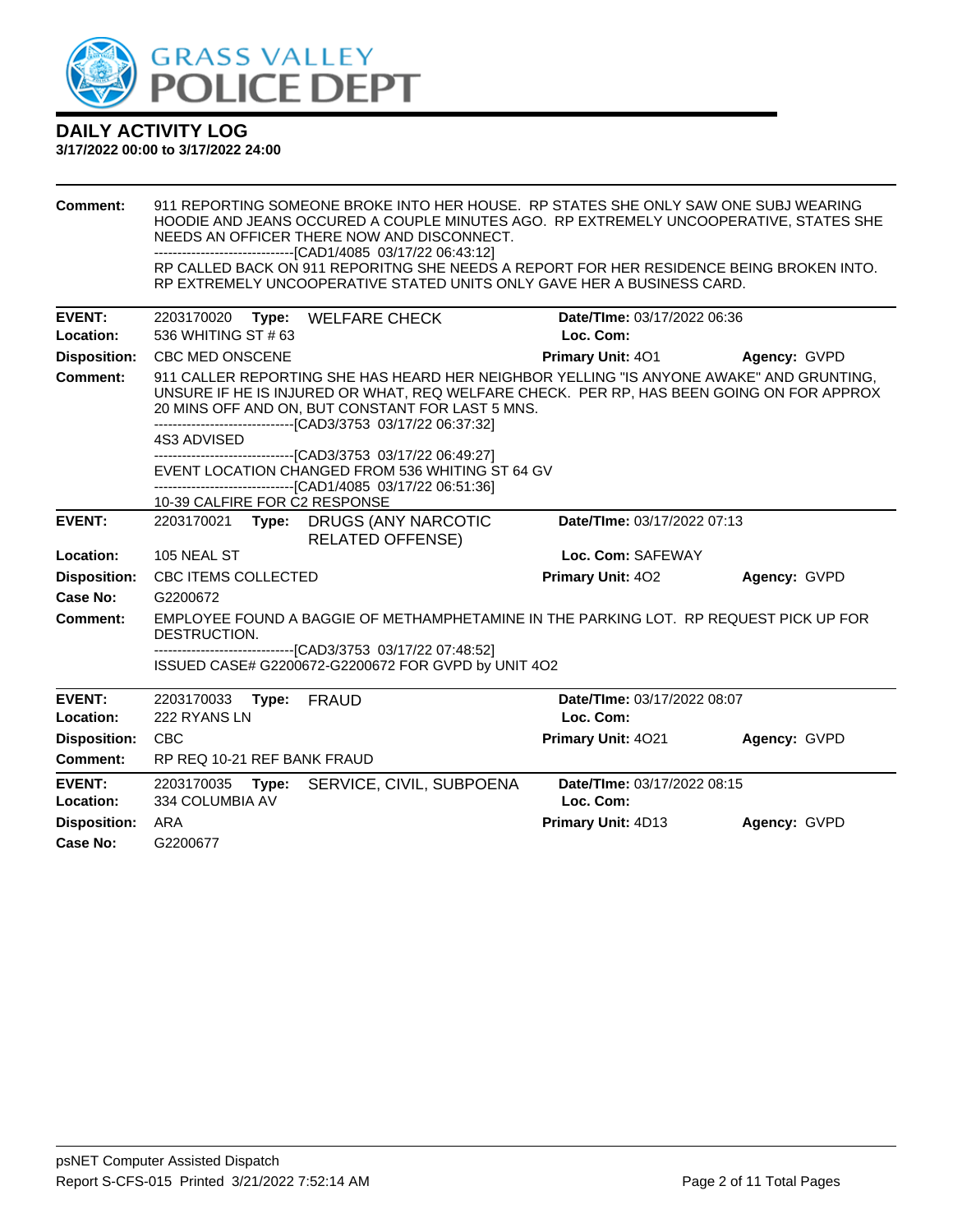

| Comment:            | 1039 CPS                                                                                                                                                                                                                         | ------------------------------[CAD3/3980 03/17/22 09:14:52]                                                                                                           |                             |              |  |  |  |
|---------------------|----------------------------------------------------------------------------------------------------------------------------------------------------------------------------------------------------------------------------------|-----------------------------------------------------------------------------------------------------------------------------------------------------------------------|-----------------------------|--------------|--|--|--|
|                     |                                                                                                                                                                                                                                  | ------------------------------[CAD3/3980 03/17/22 09:15:53]                                                                                                           |                             |              |  |  |  |
|                     | CPS ETA APPROX 20 MINS                                                                                                                                                                                                           |                                                                                                                                                                       |                             |              |  |  |  |
|                     |                                                                                                                                                                                                                                  | ------------------------------[MERGED CAD1/4056 03/17/2022 09:54:02]                                                                                                  |                             |              |  |  |  |
|                     | MERGED 2203170048 TYPE: VEH STOP                                                                                                                                                                                                 | LOCATION: TOWNSEND ST/SCOTIA PINES CR                                                                                                                                 |                             |              |  |  |  |
|                     | RP:<br>COMMENTS: License: 79678M2 State: CA-----------------------------------[CAD1/4056 03/17/22 09:06:42]<br>EVENT LOCATION CHANGED FROM TOWNSEND/SCOTIA PINES<br>-------------------------------[CAD1/4056 03/17/22 10:40:34] |                                                                                                                                                                       |                             |              |  |  |  |
|                     |                                                                                                                                                                                                                                  | ISSUED CASE# G2200677 FOR AGENCY GVPD by UNIT 4D13                                                                                                                    |                             |              |  |  |  |
|                     |                                                                                                                                                                                                                                  | --------------------------------[CAD3/3980 03/17/22 10:43:11]<br>TOW ASSIGNED-GOLD COUNTRY TOW, 1025 IDAHO MARYLAND DR, GRASS VALLEY, 5309555653,                     |                             |              |  |  |  |
|                     |                                                                                                                                                                                                                                  | --------------------------------[CAD3/3980 03/17/22 10:43:28]<br>GOLD COUNTRY DRIVE TIME FROM THE SHOP<br>------------------------------[CAD1/4056 03/17/22 11:11:57] |                             |              |  |  |  |
|                     | FCN/3702207602180                                                                                                                                                                                                                |                                                                                                                                                                       |                             |              |  |  |  |
|                     |                                                                                                                                                                                                                                  | -------------------------------[CAD1/4056 03/17/22 13:51:33]                                                                                                          |                             |              |  |  |  |
|                     | XRAY AND MALE BOOKED 273(A)(A)                                                                                                                                                                                                   |                                                                                                                                                                       |                             |              |  |  |  |
| <b>EVENT:</b>       |                                                                                                                                                                                                                                  | 2203170045 Type: DISTURBANCE (NOISE,<br>MUSIC, VERBAL, BARKI                                                                                                          | Date/TIme: 03/17/2022 08:44 |              |  |  |  |
| Location:           | 1317 SUTTON WY                                                                                                                                                                                                                   |                                                                                                                                                                       | Loc. Com: ROLLYS BODY SHOP  |              |  |  |  |
| <b>Disposition:</b> | ARA                                                                                                                                                                                                                              |                                                                                                                                                                       | <b>Primary Unit: 4018</b>   | Agency: GVPD |  |  |  |
| Case No:            | G2200673                                                                                                                                                                                                                         |                                                                                                                                                                       |                             |              |  |  |  |
| Comment:            | ON THE GROUND NEXT TO HIS BUSINESS.                                                                                                                                                                                              | RP REPORTING MALE GREY PANTS GREEN SWEATSHIRT CAUSING A 415V. RP SAID SU IS NOW ROLLING                                                                               |                             |              |  |  |  |
|                     |                                                                                                                                                                                                                                  | -------------------------------[CAD1/4056 03/17/22 09:00:37]<br>ISSUED CASE# G2200673 FOR AGENCY GVPD by UNIT 4O18                                                    |                             |              |  |  |  |
|                     |                                                                                                                                                                                                                                  | ------------------------------[4O18/MDT 03/17/22 09:37]                                                                                                               |                             |              |  |  |  |
|                     |                                                                                                                                                                                                                                  | AR BOOKED FOR 11550(A) HS, 11377(A) HS, 11364(A) HS, AND 4573(A) PC                                                                                                   |                             |              |  |  |  |
| <b>EVENT:</b>       | 2203170046 Type: VANDALISM                                                                                                                                                                                                       |                                                                                                                                                                       | Date/TIme: 03/17/2022 08:46 |              |  |  |  |
| Location:           | 409 HENDERSON ST #4                                                                                                                                                                                                              |                                                                                                                                                                       | Loc. Com:                   |              |  |  |  |
| <b>Disposition:</b> | RPT                                                                                                                                                                                                                              |                                                                                                                                                                       | <b>Primary Unit: 401</b>    | Agency: GVPD |  |  |  |
| Case No:            | G2200674                                                                                                                                                                                                                         |                                                                                                                                                                       |                             |              |  |  |  |
| Comment:            |                                                                                                                                                                                                                                  | RP RPTG HE FOUND DAMAGE TO HIS FUEL TANK TODAY, REQG 1021<br>-------------------------------[CAD1/4056 03/17/22 09:16:50]                                             |                             |              |  |  |  |
|                     |                                                                                                                                                                                                                                  | ISSUED CASE# G2200674 FOR AGENCY GVPD by UNIT 4O1                                                                                                                     |                             |              |  |  |  |
| <b>EVENT:</b>       | 2203170048 Type: VEHICLE STOP                                                                                                                                                                                                    |                                                                                                                                                                       | Date/TIme: 03/17/2022 09:06 |              |  |  |  |
| Location:           | TOWNSEND ST/SCOTIA PINES CR                                                                                                                                                                                                      |                                                                                                                                                                       | Loc. Com:                   |              |  |  |  |
| <b>Disposition:</b> | MERGED 2203170035                                                                                                                                                                                                                |                                                                                                                                                                       | Primary Unit: 4D10          | Agency: GVPD |  |  |  |
| <b>Comment:</b>     | License: 79678M2 State: CA                                                                                                                                                                                                       |                                                                                                                                                                       |                             |              |  |  |  |
|                     |                                                                                                                                                                                                                                  | -----------------------[CAD1/4056_03/17/22_09:06:42]<br>EVENT LOCATION CHANGED FROM TOWNSEND/SCOTIA PINES<br>***** EVENT CLOSED BY CAD1 WITH COMMENT-2203170035       |                             |              |  |  |  |
| <b>EVENT:</b>       | 2203170050 Type: VANDALISM                                                                                                                                                                                                       |                                                                                                                                                                       | Date/TIme: 03/17/2022 09:07 |              |  |  |  |
| Location:           | 105 OPHIR ST                                                                                                                                                                                                                     |                                                                                                                                                                       | Loc. Com:                   |              |  |  |  |
| <b>Disposition:</b> | <b>RPT</b>                                                                                                                                                                                                                       |                                                                                                                                                                       | <b>Primary Unit: 401</b>    | Agency: GVPD |  |  |  |
| <b>Case No:</b>     | G2200675                                                                                                                                                                                                                         |                                                                                                                                                                       |                             |              |  |  |  |
| <b>Comment:</b>     |                                                                                                                                                                                                                                  | RP REPORTING A LIGHTER AND CANDY BAR WAS STUFFED INTO HER GAS TANK RP REQUEST 10-21<br>-----------------------[CAD1/4056_03/17/22_09:50:33]                           |                             |              |  |  |  |
| <b>EVENT:</b>       | 2203170051<br>Type:                                                                                                                                                                                                              | ISSUED CASE# G2200675 FOR AGENCY GVPD by UNIT 4O1<br>911 UNKNOWN                                                                                                      | Date/TIme: 03/17/2022 09:12 |              |  |  |  |
|                     |                                                                                                                                                                                                                                  | (HANGUPS, ABAN'S)                                                                                                                                                     |                             |              |  |  |  |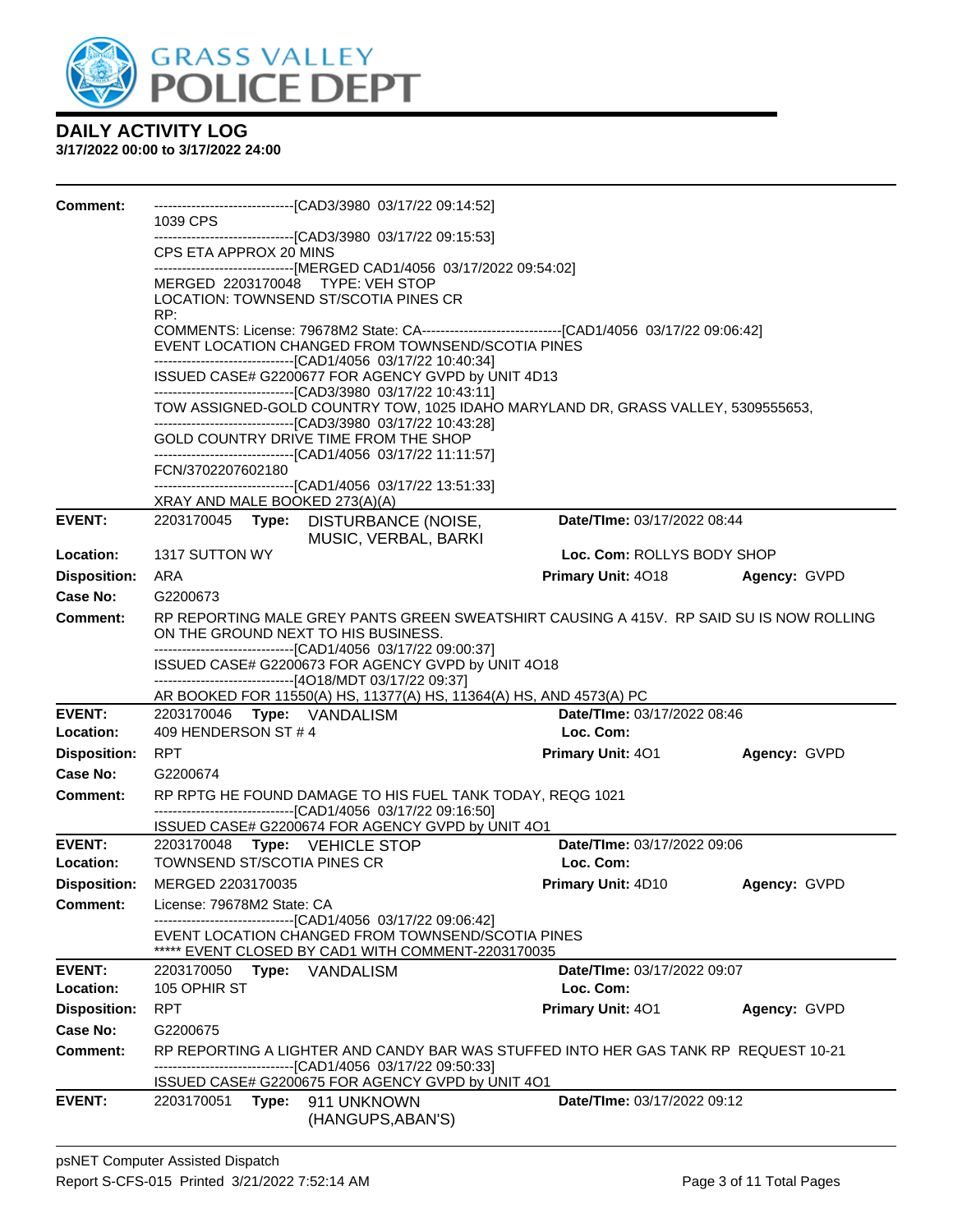

| Location:           | LAT: 39.20058600 LONG: -121.056772                                                                                                                                                                                                                    | Loc. Com:                   |              |
|---------------------|-------------------------------------------------------------------------------------------------------------------------------------------------------------------------------------------------------------------------------------------------------|-----------------------------|--------------|
| <b>Disposition:</b> | <b>HBD</b>                                                                                                                                                                                                                                            | <b>Primary Unit:</b>        | Agency: GVPD |
| Comment:            | 911 OPEN LINE                                                                                                                                                                                                                                         |                             |              |
|                     | --------------------------------[CAD3/3980 03/17/22 09:31:10]<br>MSG LEFT ON CB<br>***** EVENT CLOSED BY CAD3                                                                                                                                         |                             |              |
| <b>EVENT:</b>       | 2203170055 Type:<br><b>RESTRAINING ORDERS (TRO,</b><br>OAH, CUSTODY, C                                                                                                                                                                                | Date/TIme: 03/17/2022 09:21 |              |
| Location:           | 1411 MULBERRY DR                                                                                                                                                                                                                                      | Loc. Com:                   |              |
| <b>Disposition:</b> | <b>RPT</b>                                                                                                                                                                                                                                            | Primary Unit: 4018          | Agency: GVPD |
| Case No:            | G2200676                                                                                                                                                                                                                                              |                             |              |
| <b>Comment:</b>     | 911 RPTG HER RESTRAINED SON WAS THERE 10-15 MINS AGO AND LEFT WITH HER AIR COMPRESSOR.<br>NEIGHBOR SAW HIM LEAVING THE MOBILE HOME PARK, LSW BLK BALL CAP, DRK BLU JACKET, DRK PANTS<br>--------------------------------[CAD3/3980 03/17/22 09:23:16] |                             |              |
|                     | RP STANDING BY FOR CTC OF THE RESTRAINING ORDER AND STOLEN PROPERTY<br>-------------------------------[CAD1/4056 03/17/22 10:36:40]<br>ISSUED CASE# G2200676 FOR AGENCY GVPD by UNIT 4O18                                                             |                             |              |
| <b>EVENT:</b>       | 2203170057 Type: COMMUNITY POLICING<br><b>ACTION</b>                                                                                                                                                                                                  | Date/TIme: 03/17/2022 09:37 |              |
| Location:           | 660 MINNIE ST                                                                                                                                                                                                                                         | Loc. Com: CONDON PARK       |              |
| <b>Disposition:</b> | <b>CBC</b>                                                                                                                                                                                                                                            | <b>Primary Unit: 402</b>    | Agency: GVPD |
| <b>Comment:</b>     | LOCATED GRAFFITI ON SKATE PARK AREA                                                                                                                                                                                                                   |                             |              |
|                     | -------------------------------[CAD1/4056 03/17/22 09:37:50]<br>EVENT LOCATION CHANGED FROM 660 MINNIE ST<br>----------------------[4O2/MDT 03/17/22 10:26]                                                                                           |                             |              |
|                     | <b>GRAFFITI REMOVED</b>                                                                                                                                                                                                                               |                             |              |
| <b>EVENT:</b>       | 2203170059<br>Type:<br>THEFT (GRAND, PETTY, FROM                                                                                                                                                                                                      | Date/TIme: 03/17/2022 09:47 |              |
|                     | <b>MERCHANT)</b>                                                                                                                                                                                                                                      |                             |              |
| Location:           | 420 HENDERSON ST                                                                                                                                                                                                                                      | Loc. Com: PROSPERITY LANES  |              |
| <b>Disposition:</b> | PEN MSG LEFT                                                                                                                                                                                                                                          | Primary Unit: 4021          | Agency: GVPD |
| Comment:            | RP REPORTING MULTIPLE VEHICLES IN THE PARKING LOT LOOK TO HAVE HAD GAS SIPHONED.                                                                                                                                                                      |                             |              |
| <b>EVENT:</b>       | 2203170062<br>Type:<br><b>TRESPASS</b>                                                                                                                                                                                                                | Date/TIme: 03/17/2022 09:56 |              |
| Location:           | 471 SUTTON WY                                                                                                                                                                                                                                         | Loc. Com: BRUNSWIC PLAZA    |              |
| <b>Disposition:</b> | CBC ALL VEH LEFT, NEG CTC W/ ONE VEHICLE                                                                                                                                                                                                              | <b>Primary Unit: 4017</b>   | Agency: GVPD |
| Comment:            | <b>OWNER</b><br>RP OWNER OF THE PLAZA NOT ONSCENE/ RECIEVED INFO FROM SUBJS ONSCENE THAT THERE ARE 4<br>MOTORHOMES THAT ARE CAMPING ON THE LOT. REQG THEY MOVE ALONG                                                                                  |                             |              |
|                     | BETWEEN WELLS FARGO AND GOOD YEAR                                                                                                                                                                                                                     |                             |              |
| <b>EVENT:</b>       | 2203170065    Type: TRESPASS                                                                                                                                                                                                                          | Date/TIme: 03/17/2022 09:59 |              |
| Location:           | LINDEN AV/NO SCHOOL ST                                                                                                                                                                                                                                | Loc. Com:                   |              |
| <b>Disposition:</b> | <b>CBC</b>                                                                                                                                                                                                                                            | Primary Unit: 402           | Agency: GVPD |
| <b>Comment:</b>     | RP RPTG ACROSS FROM THE RPS ADDRESS VEHICLES PARKED ON THE EMPTY LOT, POSS CAMPING. RP<br>CONCERNED BECAUSE THE SUBJS HAVE APPEARED UNDER THE INFLUENCE. CURRENTLY GRY TRUCK<br>PARKED.                                                               |                             |              |
|                     | ------------------------[CAD3/3980_03/17/22_10:01:08]<br>EVENT LOCATION CHANGED FROM CHURCH ST/SCHOOL ST TRUCKEE                                                                                                                                      |                             |              |
|                     | --------------------------------[4O2/MDT 03/17/22 10:35]<br>TRUCK LAWFULLY PARKED ON STREET, PROPERTY NOT ACCESSIBLE TO VEHICLES. NEG SIGNS OF<br>CAMPERS ON THE PROPERTY. FOR SALE SIGN SEEN ON PROPERTY.                                            |                             |              |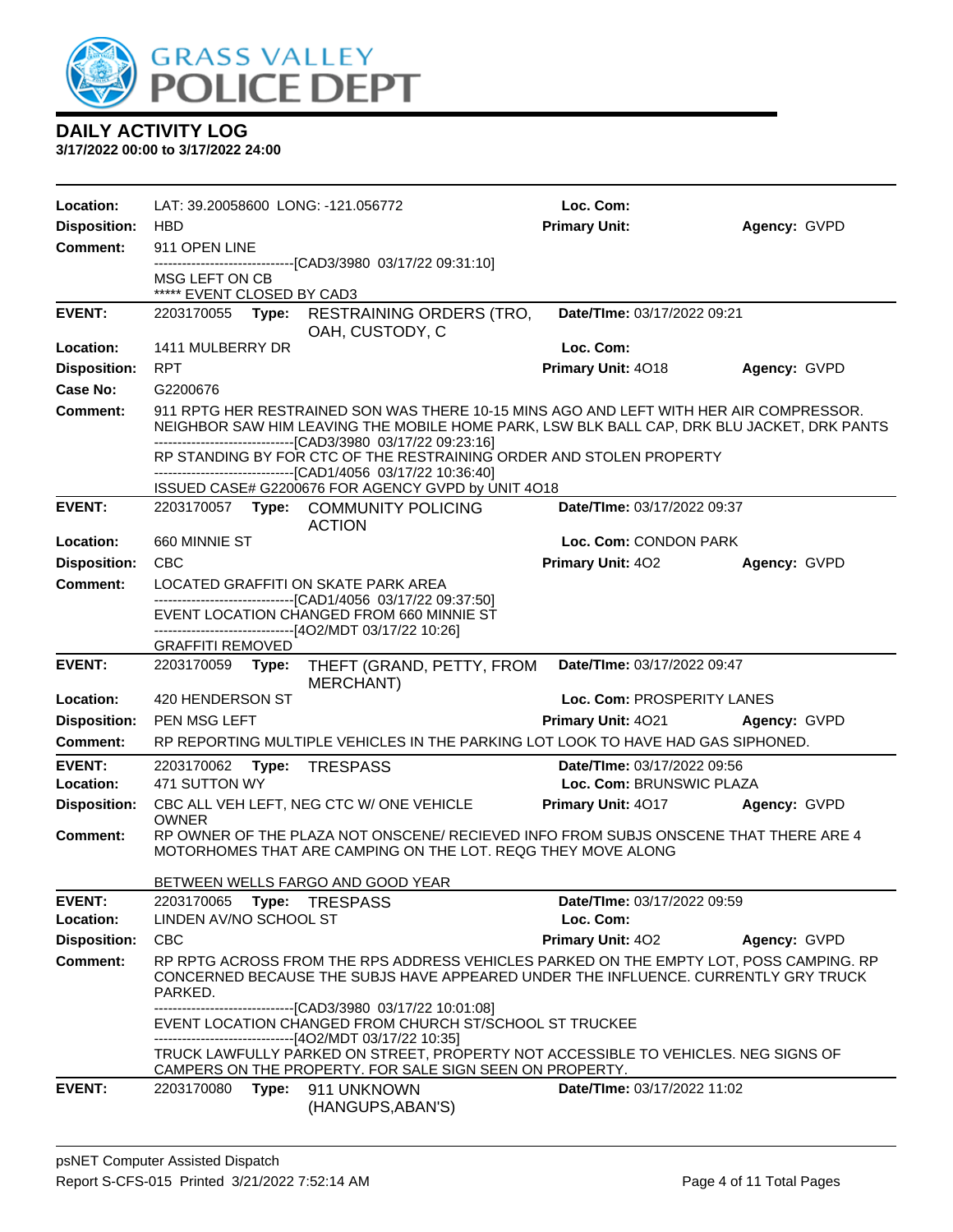

| Location:                  | 155 GLASSON WY                                                                                            |                                                                                                            | Loc. Com: SIERRA NEVADA MEMORIAL<br><b>HOSPITAL</b>                     |              |  |
|----------------------------|-----------------------------------------------------------------------------------------------------------|------------------------------------------------------------------------------------------------------------|-------------------------------------------------------------------------|--------------|--|
| <b>Disposition:</b>        | <b>HBD</b>                                                                                                |                                                                                                            | <b>Primary Unit:</b>                                                    | Agency: GVPD |  |
| Comment:                   | 911 ABAN                                                                                                  |                                                                                                            |                                                                         |              |  |
|                            | ON CB NON OPERTATIONAL NUMBER                                                                             | -------------------------------[CAD3/3980_03/17/22 11:02:44]                                               |                                                                         |              |  |
|                            |                                                                                                           | -------------------------------[CAD3/3980 03/17/22 11:03:33]                                               |                                                                         |              |  |
|                            | PER OPERATOR C4<br>***** EVENT CLOSED BY CAD3                                                             | -------------------------------[CAD1/4056 03/17/22 11:12:11]                                               |                                                                         |              |  |
|                            | ADD 911 ABANDON                                                                                           |                                                                                                            |                                                                         |              |  |
| <b>EVENT:</b>              |                                                                                                           | 2203170082 Type: WELFARE CHECK                                                                             | Date/TIme: 03/17/2022 11:07                                             |              |  |
| Location:                  | 113 DORSEY DR                                                                                             |                                                                                                            | Loc. Com: CALIFORNIA STATE AUTOMOBILE                                   |              |  |
| <b>Disposition:</b>        | <b>CBC COOPERATIVE</b>                                                                                    |                                                                                                            | <b>ASSOCIATION</b><br><b>Primary Unit: 4018</b>                         | Agency: GVPD |  |
| <b>Comment:</b>            |                                                                                                           | RP REPORTING A MALE PASSED OUT IN THE PARKING LOT WEARING A BLACK JACKET BLUE JEANS WITH A                 |                                                                         |              |  |
|                            | DOG.                                                                                                      |                                                                                                            |                                                                         |              |  |
| <b>EVENT:</b>              | 2203170083                                                                                                | Type: ANIMALS (ABUSE, LOOSE,<br>FOUND, INJURED)                                                            | Date/TIme: 03/17/2022 11:07                                             |              |  |
| Location:                  | LINDLEY AV/HOOVER LN                                                                                      |                                                                                                            | Loc. Com:                                                               |              |  |
| <b>Disposition:</b>        | <b>CBC BUS CARD LEFT</b>                                                                                  |                                                                                                            | <b>Primary Unit: 4Z32</b>                                               | Agency: GVPD |  |
| Comment:                   | <b>WELFARE CHK</b>                                                                                        |                                                                                                            |                                                                         |              |  |
|                            |                                                                                                           | -------------------------------[CAD1/4056 03/17/22 11:16:22]<br>EVENT LOCATION CHANGED FROM LINDLEY/HOOVER |                                                                         |              |  |
| <b>EVENT:</b>              |                                                                                                           | 2203170085 Type: WELFARE CHECK                                                                             | Date/TIme: 03/17/2022 11:19                                             |              |  |
| Location:                  | <b>BRUNSWICK RD/SUTTON WY</b>                                                                             |                                                                                                            | Loc. Com:                                                               |              |  |
| <b>Disposition:</b>        | CBC HE IS C4                                                                                              |                                                                                                            | Primary Unit: 401 Agency: GVPD                                          |              |  |
| <b>Comment:</b>            | RP REPORTING A TRANSIENT SLEEPING ON THE SIDEWALK. RP WAS DIRIVING AND COULD NOT PROVIDE<br>FURTHER INFO. |                                                                                                            |                                                                         |              |  |
| <b>EVENT:</b>              | 2203170089 Type:                                                                                          | 911 UNKNOWN<br>(HANGUPS, ABAN'S)                                                                           | Date/TIme: 03/17/2022 11:36                                             |              |  |
| Location:                  | 155 GLASSON WY                                                                                            |                                                                                                            | Loc. Com: SIERRA NEVADA MEMORIAL<br><b>HOSPITAL</b>                     |              |  |
| <b>Disposition:</b>        | HBD LOG PER 401                                                                                           |                                                                                                            | <b>Primary Unit:</b>                                                    | Agency: GVPD |  |
| Comment:                   |                                                                                                           | 911 ABANDON/NOT VALID # ON CALLBACK<br>***** EVENT CLOSED BY CAD3 WITH COMMENT-LOG PER 401                 |                                                                         |              |  |
| <b>EVENT:</b>              | 2203170096 Type:                                                                                          | THREATS                                                                                                    | Date/TIme: 03/17/2022 12:19                                             |              |  |
| Location:                  | 221 BANK ST # 3                                                                                           |                                                                                                            | Loc. Com:                                                               |              |  |
| Disposition: CBC           |                                                                                                           |                                                                                                            | <b>Primary Unit: 401</b>                                                | Agency: GVPD |  |
| Comment:                   | RP REQUEST 10-21 HARASSMENT                                                                               |                                                                                                            |                                                                         |              |  |
| <b>EVENT:</b><br>Location: | 2203170098<br>Type:<br>129 S AUBURN ST                                                                    | <b>FOLLOWUP</b>                                                                                            | Date/TIme: 03/17/2022 12:29<br>Loc. Com: GRASS VALLEY POLICE DEPARTMENT |              |  |
| <b>Disposition:</b>        | <b>CBC</b>                                                                                                |                                                                                                            | Primary Unit: 4K6                                                       | Agency: GVPD |  |
| <b>Comment:</b>            |                                                                                                           | RP IN GV LOBBY REQUESTING POLICE REPORT G210339                                                            |                                                                         |              |  |
| <b>EVENT:</b>              |                                                                                                           |                                                                                                            |                                                                         |              |  |
|                            | 2203170104<br>Type:                                                                                       | 911 UNKNOWN<br>(HANGUPS, ABAN'S)                                                                           | Date/TIme: 03/17/2022 12:45                                             |              |  |
| Location:                  | LAT: 39.20058600 LONG: -121.056772                                                                        |                                                                                                            | Loc. Com:                                                               |              |  |
| <b>Disposition:</b>        | <b>HBD</b>                                                                                                |                                                                                                            | <b>Primary Unit:</b>                                                    | Agency: GVPD |  |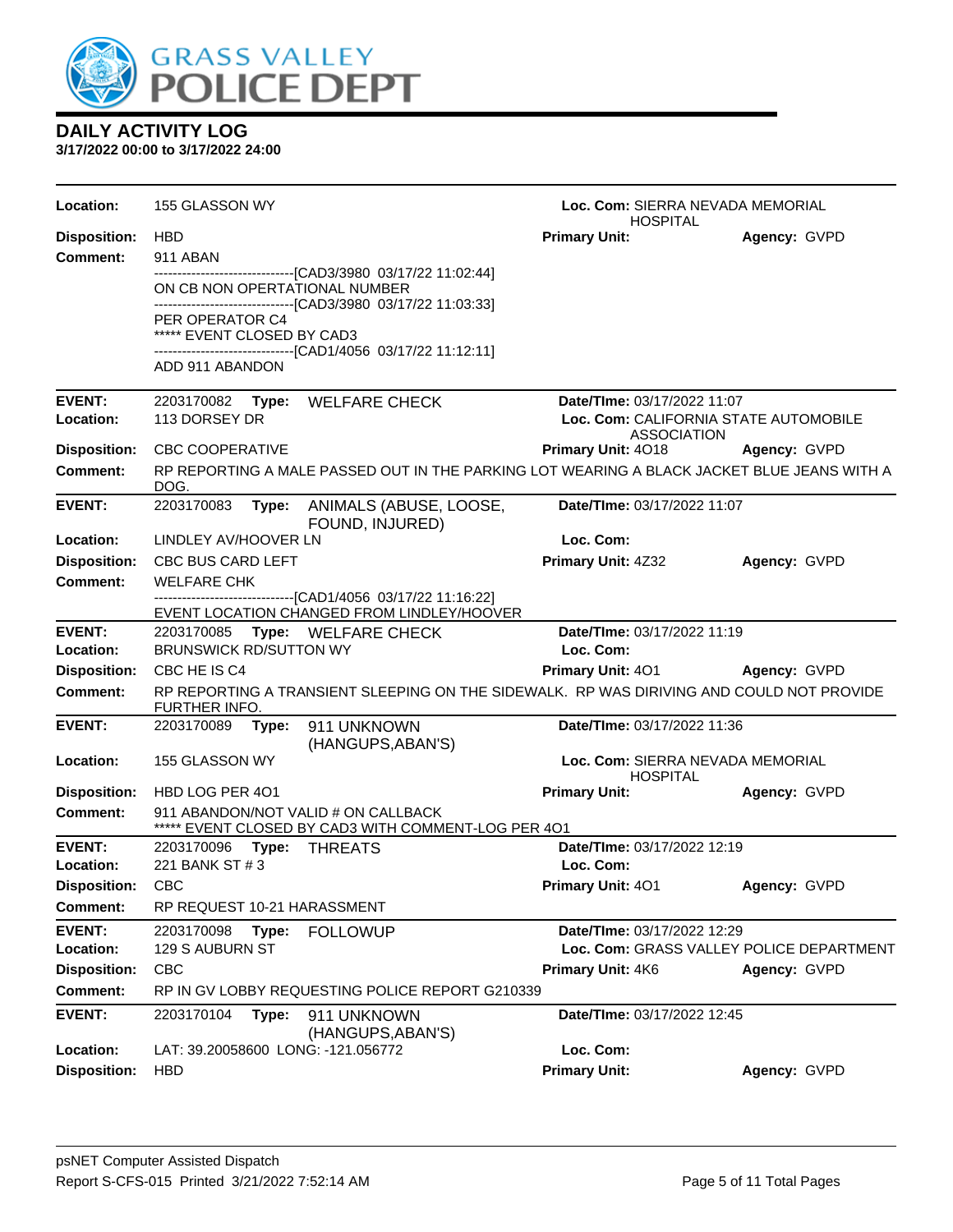

| Comment:            | 911 HANG UP NOTHING HEARD                                                                                                                                                                |                             |              |
|---------------------|------------------------------------------------------------------------------------------------------------------------------------------------------------------------------------------|-----------------------------|--------------|
|                     | ------------------------[CAD3/4106 03/17/22 12:46:17]<br>NEG HIST W NUM                                                                                                                  |                             |              |
|                     | ---------------------[CAD3/4106 03/17/22 12:46:45]                                                                                                                                       |                             |              |
|                     | ON CB LINE IS ANSWERED MALE HEARD TALKING IN BACKGROUND THEN DICSONNECTS<br>-------------------------------[CAD3/4106 03/17/22 12:50:50]                                                 |                             |              |
|                     | VM LEFT ON SECOND CB<br>***** EVENT CLOSED BY CAD1                                                                                                                                       |                             |              |
| <b>EVENT:</b>       | 2203170113 Type: ORDINANCES<br>(COUNTY/MUNICIPAL)                                                                                                                                        | Date/TIme: 03/17/2022 13:19 |              |
| Location:           | LITTON TRAIL NEAR SIERRA COLLEGE DR                                                                                                                                                      | Loc. Com: LITTON TRAIL      |              |
| <b>Disposition:</b> | INF BEAT INFO                                                                                                                                                                            | Primary Unit: 4018          | Agency: GVPD |
| <b>Comment:</b>     | RP REPORTING 2 SUBJ ON WHI AND BLACK DIRTBIKES WITH 2 MALE DRIVERS LAST SEEN GOING TOWARDS<br>SIERRA COLLEGE DRIVE FROM NEAR HUGHES RD                                                   |                             |              |
| <b>EVENT:</b>       | 2203170116 Type: TRESPASS                                                                                                                                                                | Date/TIme: 03/17/2022 13:39 |              |
| Location:           | 500 BENNETT ST                                                                                                                                                                           | Loc. Com:                   |              |
| <b>Disposition:</b> | UTL INTERIOR CLEAR 1021 TO RP                                                                                                                                                            | <b>Primary Unit: 401</b>    | Agency: GVPD |
| <b>Comment:</b>     | RP REPORTING POSSIBLE TRESPASSERS AT AN ABANDONED RESIDENCE.<br>------------------------------[CAD1/4056 03/17/22 14:17:31]                                                              |                             |              |
|                     | EVENT LOCATION CHANGED FROM 10509 EA BENNETT RD                                                                                                                                          |                             |              |
| <b>EVENT:</b>       | 2203170119    Type: TRESPASS                                                                                                                                                             | Date/TIme: 03/17/2022 13:51 |              |
| Location:           | 179 CELESTA DR                                                                                                                                                                           | Loc. Com:                   |              |
| <b>Disposition:</b> | REF REF TO APS                                                                                                                                                                           | <b>Primary Unit: 4K6</b>    | Agency: GVPD |
| <b>Case No:</b>     | G2200680                                                                                                                                                                                 |                             |              |
| Comment:            | RP REQUEST 10-21 REF EVICTING PEOPLE FROM HER DAUGHTERS RESIDENCE. RP'S DAUGHTER IS<br>UNSURE HOW PEOPLE GOT INTO HER HOUSE. RP SAID THERE IS A FORD TRUCK IN THE DRIVEWAY CA<br>5876041 |                             |              |
|                     | -------------------------------[CAD3/4106 03/17/22 15:40:41]<br>ISSUED CASE# G2200680 FOR AGENCY GVPD by UNIT 4K6                                                                        |                             |              |
| <b>EVENT:</b>       | 2203170122 Type: TRESPASS                                                                                                                                                                | Date/TIme: 03/17/2022 13:59 |              |
| Location:           | 121 BANK ST                                                                                                                                                                              | Loc. Com: GOLDMINERS INN    |              |
| <b>Disposition:</b> | GOA                                                                                                                                                                                      | <b>Primary Unit: 4K6</b>    | Agency: GVPD |
| <b>Comment:</b>     | EMPLOYEE REPORTING A TRANSIENT REFUSING TO LEAVE. WHITE MALE DIRTY CLOTHING SITTING BY<br>THEIR FONT DOOR. RP REQUEST HE BE MOVED ALONG.                                                 |                             |              |
| <b>EVENT:</b>       | 2203170123<br>Type: FOLLOWUP                                                                                                                                                             | Date/TIme: 03/17/2022 14:02 |              |
| Location:           | 1411 MULBERRY DR                                                                                                                                                                         | Loc. Com:                   |              |
| <b>Disposition:</b> | <b>CBC</b>                                                                                                                                                                               | <b>Primary Unit: 4018</b>   | Agency: GVPD |
| Comment:            | RP REQ 1021 REF ISSUED CASE# G2200676 FOR AGENCY GVPD by UNIT 4O18                                                                                                                       |                             |              |
| <b>EVENT:</b>       | 2203170132<br>Type:<br>ANIMALS (ABUSE, LOOSE,<br>FOUND, INJURED)                                                                                                                         | Date/TIme: 03/17/2022 14:24 |              |
| Location:           | 520 E MAIN ST                                                                                                                                                                            | Loc. Com:                   |              |
| <b>Disposition:</b> | <b>CBC</b>                                                                                                                                                                               | Primary Unit: 4Z32          | Agency: GVPD |
| Comment:            | -------------------------[CAD1/4056 03/17/22 14:24:37]<br>EVENT LOCATION CHANGED FROM 520 E MAIN                                                                                         |                             |              |
| <b>EVENT:</b>       | 2203170136<br>Type:<br>THEFT (GRAND, PETTY, FROM<br>MERCHANT)                                                                                                                            | Date/TIme: 03/17/2022 14:38 |              |
| Location:           | 804 SUTTON WY                                                                                                                                                                            | Loc. Com: BANK OF AMERICA   |              |
| <b>Disposition:</b> | <b>CBC</b>                                                                                                                                                                               | Primary Unit: 4021          | Agency: GVPD |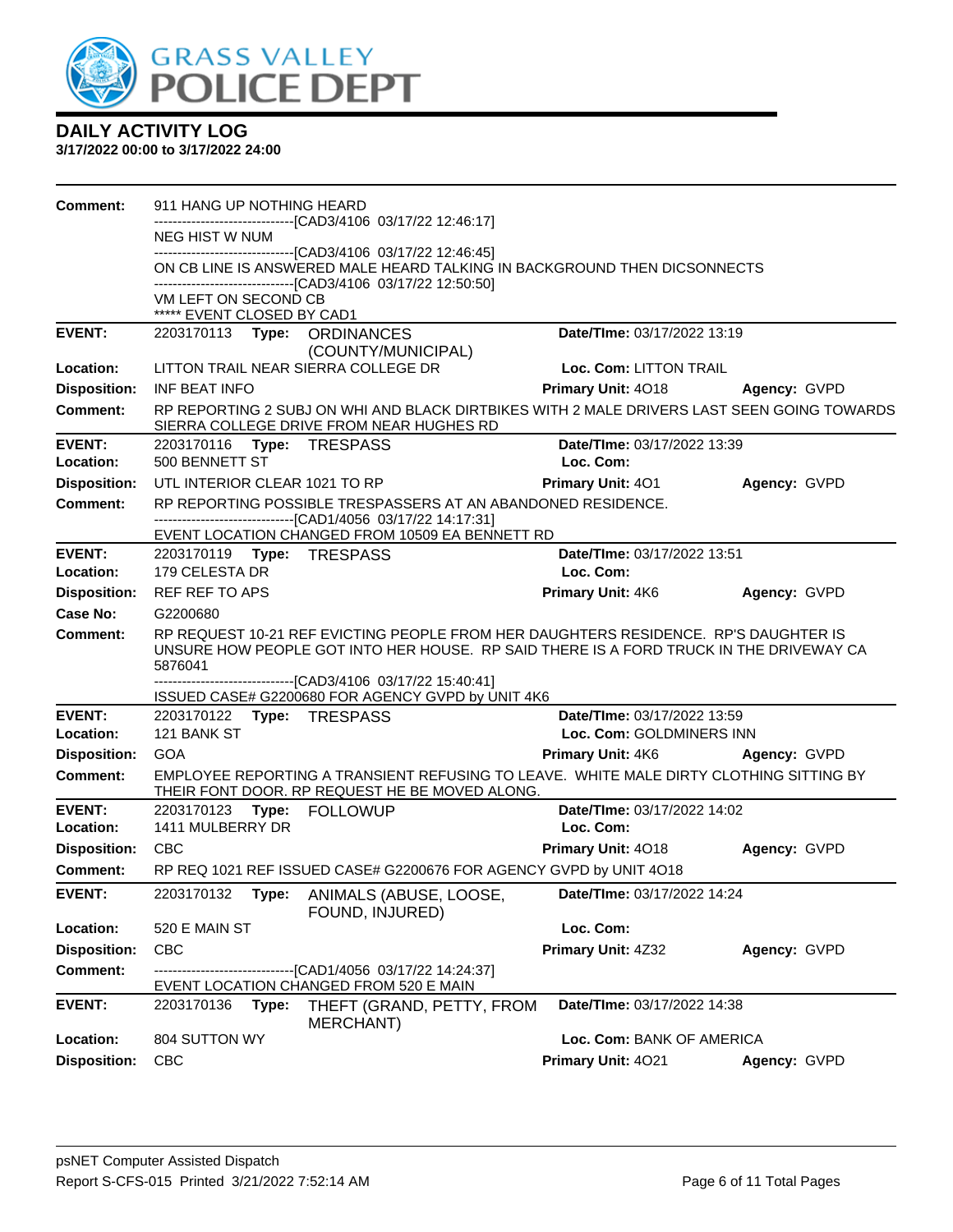

| <b>Comment:</b>                        |                                                                                                        |       | RP REQ 1021 REF CARD SKIMMER AND SUBJ DRAINING RPS ACCOUNT                                                                                                                                                                          |                                |                                          |
|----------------------------------------|--------------------------------------------------------------------------------------------------------|-------|-------------------------------------------------------------------------------------------------------------------------------------------------------------------------------------------------------------------------------------|--------------------------------|------------------------------------------|
|                                        | SKIMMER.                                                                                               |       | --------------------------[4O21/MDT 03/17/22 15:12]<br>RP STATED SHE WAS TOLD BY COUNTY WORKER THAT THE WITHDRAWAL OF MONEY WAS COMPLETED IN<br>SAC. RP REFERRED TO SACRAMENTO PD TO FILE A REPORT. UNKNOWN IF ASSOCIATED WITH CARD |                                |                                          |
| <b>EVENT:</b>                          | 2203170140<br><b>TRAFFIC ACCIDENT</b><br>Date/TIme: 03/17/2022 14:46<br>Type:                          |       |                                                                                                                                                                                                                                     |                                |                                          |
| Location:                              | 107 E MCKNIGHT WY                                                                                      |       |                                                                                                                                                                                                                                     | Loc. Com: GRASS VALLEY CHEVRON |                                          |
| <b>Disposition:</b>                    | <b>RPT</b>                                                                                             |       |                                                                                                                                                                                                                                     | Primary Unit: 4018             | Agency: GVPD                             |
| Case No:                               | G2200678<br>911 REPORTING 1182 NEG INJURIES. BLK FORD SUV AND A BLUE FORD PICKUP                       |       |                                                                                                                                                                                                                                     |                                |                                          |
| <b>Comment:</b>                        |                                                                                                        |       | ------------------------------[CAD3/4106 03/17/22 14:46:29]                                                                                                                                                                         |                                |                                          |
|                                        | RP REQ REPORT                                                                                          |       |                                                                                                                                                                                                                                     |                                |                                          |
|                                        |                                                                                                        |       | ------------------------[CAD4/4024_03/17/22 14:47:45]<br>SECOND CALLER REPORTING 1182 SAME INFO<br>-------------------------------[CAD3/4106 03/17/22 15:04:26]                                                                     |                                |                                          |
|                                        |                                                                                                        |       | ISSUED CASE# G2200678 FOR AGENCY GVPD by UNIT 4O18                                                                                                                                                                                  |                                |                                          |
| <b>EVENT:</b>                          |                                                                                                        |       | 2203170142 Type: ALL OTHERS                                                                                                                                                                                                         | Date/TIme: 03/17/2022 14:51    |                                          |
| Location:                              | 129 S AUBURN ST                                                                                        |       |                                                                                                                                                                                                                                     |                                | Loc. Com: GRASS VALLEY POLICE DEPARTMENT |
| <b>Disposition:</b>                    | <b>CBC</b>                                                                                             |       |                                                                                                                                                                                                                                     | <b>Primary Unit: 4D7</b>       | Agency: GVPD                             |
| <b>Comment:</b>                        |                                                                                                        |       | LOBBY CTC FOR DISORIENTED MALE WHO WAS PICKED UP ON 49                                                                                                                                                                              |                                |                                          |
| <b>EVENT:</b>                          | 2203170143                                                                                             | Type: | <b>ORDINANCES</b><br>(COUNTY/MUNICIPAL)                                                                                                                                                                                             | Date/TIme: 03/17/2022 14:54    |                                          |
| Location:                              | 720 SUTTON WY                                                                                          |       |                                                                                                                                                                                                                                     | Loc. Com: RITE AID             |                                          |
| <b>Disposition:</b>                    | UTL                                                                                                    |       |                                                                                                                                                                                                                                     | Primary Unit: 4018             | Agency: GVPD                             |
| <b>Comment:</b>                        | RP RPTG 2 SUBJS PANHANDLING. RP WOULD NOT ANSWERING FURTHER QUESTIONS AND HUNGUP ON<br><b>DISPATCH</b> |       |                                                                                                                                                                                                                                     |                                |                                          |
| <b>EVENT:</b>                          | 2203170145                                                                                             |       | Type: FOLLOWUP                                                                                                                                                                                                                      | Date/TIme: 03/17/2022 14:55    |                                          |
| Location:                              | <b>CHP</b>                                                                                             |       |                                                                                                                                                                                                                                     | Loc. Com:                      |                                          |
| <b>Disposition:</b>                    | <b>CBC</b>                                                                                             |       |                                                                                                                                                                                                                                     | Primary Unit: 4K6              | Agency: GVPD                             |
|                                        | 98 WITH CHP FOR VIDEO SURVEILLANCE                                                                     |       |                                                                                                                                                                                                                                     |                                |                                          |
| Comment:                               |                                                                                                        |       |                                                                                                                                                                                                                                     |                                |                                          |
| <b>EVENT:</b>                          | 2203170150                                                                                             | Type: | ANNOYING PHONE CALLS<br>(INCLUDES MISUSE OF                                                                                                                                                                                         | Date/TIme: 03/17/2022 15:04    |                                          |
| Location:                              | 525 GLENWOOD RD                                                                                        |       |                                                                                                                                                                                                                                     | Loc. Com:                      |                                          |
| <b>Disposition:</b>                    | <b>CBC</b>                                                                                             |       |                                                                                                                                                                                                                                     | <b>Primary Unit: 4S5</b>       | Agency: GVPD                             |
| <b>Comment:</b>                        |                                                                                                        |       | RP REQUEST 10-21 ANNOYING PHONE CALLS                                                                                                                                                                                               |                                |                                          |
| <b>EVENT:</b>                          | 2203170152                                                                                             | Type: | <b>COMMUNITY POLICING</b><br><b>ACTION</b>                                                                                                                                                                                          | Date/TIme: 03/17/2022 15:08    |                                          |
| <b>Location:</b>                       | <b>DOWNTOWN</b>                                                                                        |       |                                                                                                                                                                                                                                     | Loc. Com:                      |                                          |
| <b>Disposition:</b>                    | <b>HBD</b>                                                                                             |       |                                                                                                                                                                                                                                     | <b>Primary Unit: 402</b>       | Agency: GVPD                             |
| <b>Comment:</b>                        |                                                                                                        |       |                                                                                                                                                                                                                                     |                                |                                          |
|                                        | ***** EVENT CLOSED BY CAD3                                                                             |       |                                                                                                                                                                                                                                     |                                |                                          |
| <b>EVENT:</b><br>Location:             | 2203170161                                                                                             | Type: | <b>THREATS</b>                                                                                                                                                                                                                      | Date/TIme: 03/17/2022 16:17    |                                          |
|                                        | 841 OLD TUNNEL RD # 35<br><b>CBC</b>                                                                   |       |                                                                                                                                                                                                                                     | Loc. Com:                      |                                          |
| <b>Disposition:</b><br><b>Comment:</b> |                                                                                                        |       | RP RPTG SUBJ IS SQUATTING IN THE APT COMPLEX/ SU WALKS PAST RP'S DOOR AND STATED SHE IS<br>GOING TO BEAT THE RP UP ALL NIGHT                                                                                                        | Primary Unit: 4018             | Agency: GVPD                             |
| <b>EVENT:</b>                          | REQ PERSONAL CTC<br>2203170163                                                                         | Type: | 911 UNKNOWN<br>(HANGUPS, ABAN'S)                                                                                                                                                                                                    | Date/TIme: 03/17/2022 16:21    |                                          |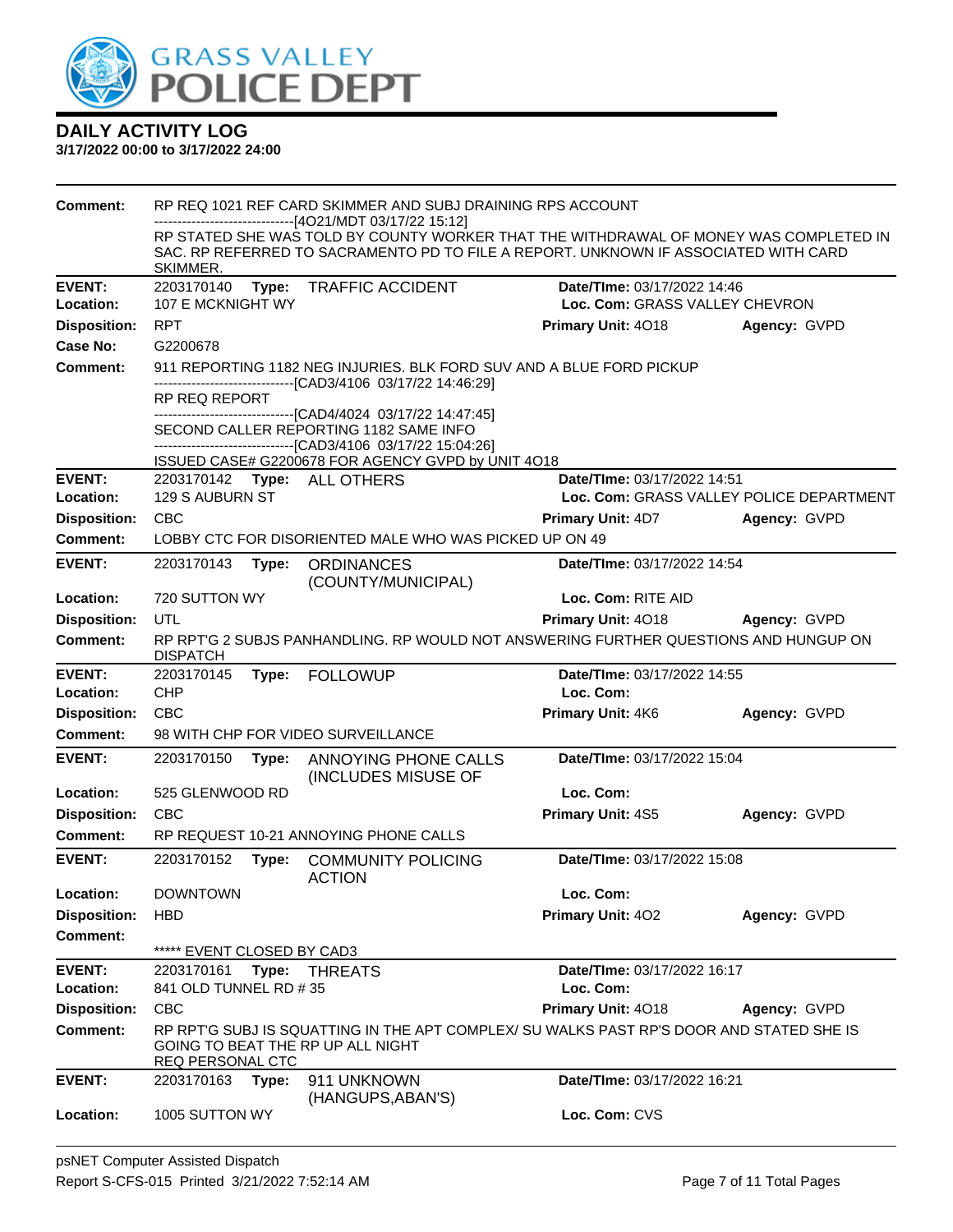

| <b>Disposition:</b>                  | HBD LOG PER 4S5                                                                                                                                                                                                                  | <b>Primary Unit:</b>                              | Agency: GVPD |  |  |  |
|--------------------------------------|----------------------------------------------------------------------------------------------------------------------------------------------------------------------------------------------------------------------------------|---------------------------------------------------|--------------|--|--|--|
| <b>Comment:</b>                      | 911 ABANDON/PHONE TREE ON CALLBACK<br>--------------------------------[CAD3/4106 03/17/22 16:22:53]                                                                                                                              |                                                   |              |  |  |  |
|                                      | 4S5 ADV<br>***** EVENT CLOSED BY CAD3 WITH COMMENT-LOG PER 4S5                                                                                                                                                                   |                                                   |              |  |  |  |
| <b>EVENT:</b><br>Location:           | 2203170174 Type: ATTEMPT TO CONTACT<br>841 OLD TUNNEL RD # 24                                                                                                                                                                    | Date/TIme: 03/17/2022 16:57<br>Loc. Com:          |              |  |  |  |
| <b>Disposition:</b>                  | <b>CBC</b>                                                                                                                                                                                                                       | Primary Unit: 4018                                | Agency: GVPD |  |  |  |
| Comment:                             | ---------------------------------[CAD3/4106 03/17/22 16:58:05]<br>EVENT LOCATION CHANGED FROM 841 OLD TUNNEL 24                                                                                                                  |                                                   |              |  |  |  |
| <b>EVENT:</b>                        | 2203170181 Type: 911 UNKNOWN<br>(HANGUPS, ABAN'S)                                                                                                                                                                                | Date/TIme: 03/17/2022 17:11                       |              |  |  |  |
| Location:                            | 228 SUTTON WY # 122                                                                                                                                                                                                              | Loc. Com: OAK RIDGE APARTMENTS                    |              |  |  |  |
| <b>Disposition:</b>                  | <b>HBD</b>                                                                                                                                                                                                                       | <b>Primary Unit:</b>                              | Agency: GVPD |  |  |  |
| <b>Comment:</b>                      | 911 ABANDON/C4 ON CALLBACK<br>***** EVENT CLOSED BY CAD1                                                                                                                                                                         |                                                   |              |  |  |  |
| <b>EVENT:</b><br><b>Disposition:</b> | 2203170184 Type: ALL OTHERS<br><b>CBC</b>                                                                                                                                                                                        | Date/TIme: 03/17/2022 17:46<br>Primary Unit: 4D10 | Agency: GVPD |  |  |  |
| <b>Comment:</b>                      |                                                                                                                                                                                                                                  |                                                   |              |  |  |  |
| <b>EVENT:</b><br>Location:           | 2203170186 Type: WELFARE CHECK<br>210 SUTTON WY # 108                                                                                                                                                                            | Date/TIme: 03/17/2022 18:01<br>Loc. Com:          |              |  |  |  |
| <b>Disposition:</b>                  | <b>CBC</b>                                                                                                                                                                                                                       | <b>Primary Unit: 4018</b>                         | Agency: GVPD |  |  |  |
| Comment:                             | RP REQ WELFARE CHECK ON HIS CHILDREN WHO HE IS NOT ABLE TO GET AHOLD OF. PER RP CHILDRENS<br>MOTHER HAS BLOCKED RP. RP HASNT TALKED TO CHILDREN SINCE CHRISTMAS<br>--------------------------------[CAD3/4106 03/17/22 18:03:36] |                                                   |              |  |  |  |
|                                      | PER RP SCHOOL HAS BEEN CALLING RP SINCE CHILDREN HAVENT SHOWED UP FOR A WEEK<br>-------------------------------[CAD3/4106 03/17/22 18:04:34]<br>RP REQ 1021 AFTER CTC                                                            |                                                   |              |  |  |  |
| <b>EVENT:</b>                        | 2203170188<br>Type: TRAFFIC (DUI, PARKING,<br>SPEED, HAZ                                                                                                                                                                         | Date/TIme: 03/17/2022 18:06                       |              |  |  |  |
| Location:                            | 49 STATE/WE MCKNIGHT WY                                                                                                                                                                                                          | Loc. Com: SB                                      |              |  |  |  |
| <b>Disposition:</b>                  | <b>HBD</b>                                                                                                                                                                                                                       | <b>Primary Unit:</b>                              | Agency: GVPD |  |  |  |
| <b>Comment:</b>                      | 911 RPTG 2 VEHS RACING, BLK SPORTS CAR AND SIL SPORTS CAR SPEEDS AROUND 100MPH/XFER TO CHP                                                                                                                                       |                                                   |              |  |  |  |
|                                      | -------------------------------[CAD3/4106 03/17/22 18:07:23]<br>ADDITIONAL 911 XFER TO CHP REPORTING GREY CAMARO HIGH SPEEDS<br>------------------------------[CAD3/4106 03/17/22 18:08:02]                                      |                                                   |              |  |  |  |
|                                      | <b>VOICED</b>                                                                                                                                                                                                                    |                                                   |              |  |  |  |
| <b>EVENT:</b>                        | ***** EVENT CLOSED BY CAD3<br>Type: TRAFFIC (DUI, PARKING,<br>2203170192                                                                                                                                                         | Date/TIme: 03/17/2022 18:23                       |              |  |  |  |
| Location:                            | SPEED, HAZ<br><b>BRIGHTON ST/PENSTOCK DR</b>                                                                                                                                                                                     | Loc. Com:                                         |              |  |  |  |
| <b>Disposition:</b>                  | <b>HBD</b>                                                                                                                                                                                                                       | <b>Primary Unit:</b>                              | Agency: GVPD |  |  |  |
| <b>Comment:</b>                      | RP REPORTING A MALE ON A 3 WHEELER RIDING UP AND DOWN THE STREET<br>-------------------[CAD3/4106 03/17/22 18:25:25]                                                                                                             |                                                   |              |  |  |  |
|                                      | <b>VOICED</b><br>***** EVENT CLOSED BY CAD3                                                                                                                                                                                      |                                                   |              |  |  |  |
| <b>EVENT:</b>                        | 2203170197 Type:<br>DISTURBANCE (NOISE,<br>MUSIC, VERBAL, BARKI                                                                                                                                                                  | Date/TIme: 03/17/2022 18:56                       |              |  |  |  |
| Location:                            | 120 YUBA RIVER CT                                                                                                                                                                                                                | Loc. Com: TRACTOR SUPPLY                          |              |  |  |  |
| <b>Disposition:</b>                  | <b>CBC</b>                                                                                                                                                                                                                       | Primary Unit: 4011                                | Agency: GVPD |  |  |  |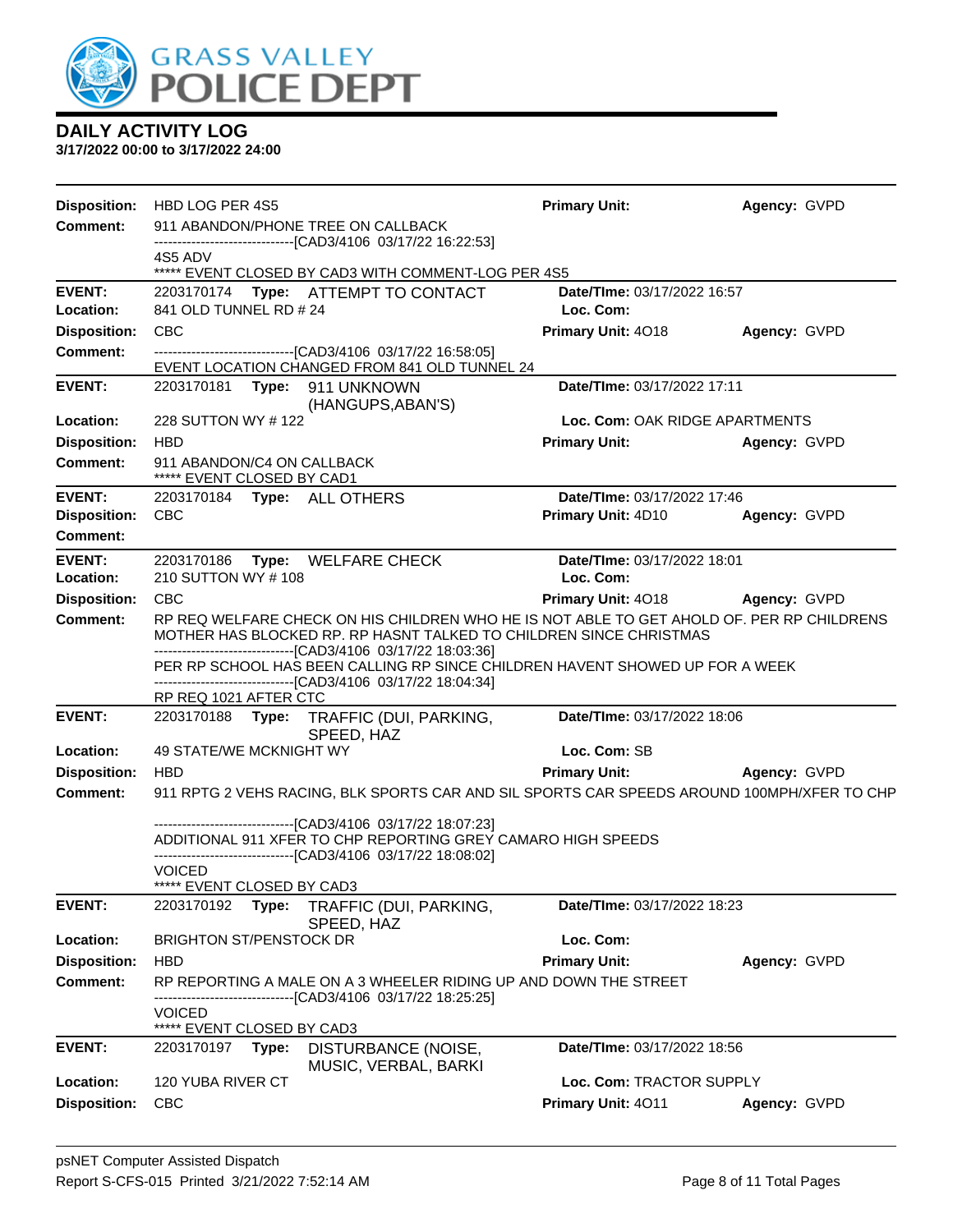

| <b>Comment:</b>     | RP REPORTING CUSTOMER WHO IS REFUSING TO LEAVE STORE, KEEPS BRINGING THINGS TO REGISTER<br>AND REFUSING TO PAY AND MAKING A SCENE AND WALKING IN AND OUT OF STORE. PER RP, SHE DOES<br>NOT THINK HES WELL MENTALLY. SU IS OLDER WMA, WHI SPIKEY HAIR, STRIPED POLO SHIRT,<br><b>CURRENTLY IFO STORE.</b>                                                                                                                                                                                                                                                                                                    |       |                                                                                                                                                                                                                                                                                                                                                                                        |                          |                             |              |  |
|---------------------|-------------------------------------------------------------------------------------------------------------------------------------------------------------------------------------------------------------------------------------------------------------------------------------------------------------------------------------------------------------------------------------------------------------------------------------------------------------------------------------------------------------------------------------------------------------------------------------------------------------|-------|----------------------------------------------------------------------------------------------------------------------------------------------------------------------------------------------------------------------------------------------------------------------------------------------------------------------------------------------------------------------------------------|--------------------------|-----------------------------|--------------|--|
| <b>EVENT:</b>       | 2203170199                                                                                                                                                                                                                                                                                                                                                                                                                                                                                                                                                                                                  | Type: | 911 UNKNOWN<br>(HANGUPS, ABAN'S)                                                                                                                                                                                                                                                                                                                                                       |                          | Date/TIme: 03/17/2022 19:06 |              |  |
| Location:           | JOERSCHKE DR/EA MAIN ST                                                                                                                                                                                                                                                                                                                                                                                                                                                                                                                                                                                     |       |                                                                                                                                                                                                                                                                                                                                                                                        | Loc. Com:                |                             |              |  |
| <b>Disposition:</b> | <b>HBD</b>                                                                                                                                                                                                                                                                                                                                                                                                                                                                                                                                                                                                  |       |                                                                                                                                                                                                                                                                                                                                                                                        | <b>Primary Unit:</b>     |                             | Agency: GVPD |  |
| <b>Comment:</b>     | 911 HANGUP                                                                                                                                                                                                                                                                                                                                                                                                                                                                                                                                                                                                  |       |                                                                                                                                                                                                                                                                                                                                                                                        |                          |                             |              |  |
|                     | ------------------------[CAD1/4085_03/17/22_19:12:33]<br>EVENT LOCATION CHANGED FROM LAT: 39.22497300 LONG: -121.037503 GRASS VALLEY<br>---------------------------------[CAD1/4085 03/17/22 19:12:58]                                                                                                                                                                                                                                                                                                                                                                                                      |       |                                                                                                                                                                                                                                                                                                                                                                                        |                          |                             |              |  |
|                     | ***** EVENT CLOSED BY CAD1                                                                                                                                                                                                                                                                                                                                                                                                                                                                                                                                                                                  |       | ON CALLBACK, ACCIDENTAL WHILE DRIVING. CODE 4                                                                                                                                                                                                                                                                                                                                          |                          |                             |              |  |
| <b>EVENT:</b>       |                                                                                                                                                                                                                                                                                                                                                                                                                                                                                                                                                                                                             |       | 2203170200 Type: SUSPICIOUS CIRCUMSTANCE<br>(VEHICLE, PERSON                                                                                                                                                                                                                                                                                                                           |                          | Date/TIme: 03/17/2022 19:08 |              |  |
| Location:           | 692 FREEMAN LN # A                                                                                                                                                                                                                                                                                                                                                                                                                                                                                                                                                                                          |       |                                                                                                                                                                                                                                                                                                                                                                                        | Loc. Com: RALEYS         |                             |              |  |
| <b>Disposition:</b> | CBC SUBJ C4                                                                                                                                                                                                                                                                                                                                                                                                                                                                                                                                                                                                 |       |                                                                                                                                                                                                                                                                                                                                                                                        | Primary Unit: 4020       |                             | Agency: GVPD |  |
| <b>Comment:</b>     | <b>SEEMS LOST</b>                                                                                                                                                                                                                                                                                                                                                                                                                                                                                                                                                                                           |       | RP REPORTING WFA BLN HAIR AND RED BLOUSE TALKING TO HERSELF IN PARKING LOT WANDERING.                                                                                                                                                                                                                                                                                                  |                          |                             |              |  |
| <b>EVENT:</b>       | 2203170203                                                                                                                                                                                                                                                                                                                                                                                                                                                                                                                                                                                                  |       | Type: 911 UNKNOWN                                                                                                                                                                                                                                                                                                                                                                      |                          | Date/TIme: 03/17/2022 19:52 |              |  |
| Location:           |                                                                                                                                                                                                                                                                                                                                                                                                                                                                                                                                                                                                             |       | (HANGUPS, ABAN'S)<br>LAT: 39.22497300 LONG: -121.037503                                                                                                                                                                                                                                                                                                                                | Loc. Com:                |                             |              |  |
| <b>Disposition:</b> | HBD LOGGED PER 4S3                                                                                                                                                                                                                                                                                                                                                                                                                                                                                                                                                                                          |       |                                                                                                                                                                                                                                                                                                                                                                                        | <b>Primary Unit:</b>     |                             | Agency: GVPD |  |
| <b>Comment:</b>     | 911 ABAN                                                                                                                                                                                                                                                                                                                                                                                                                                                                                                                                                                                                    |       |                                                                                                                                                                                                                                                                                                                                                                                        |                          |                             |              |  |
|                     | -------------------[CAD1/4085 03/17/22 19:58:37]<br>ON CALLBACK, RP STATES NO EMERGENCY, HE JUST GOT NERVOUS FOR A SEC, HEARD SOME SCREAMS<br>AND SEES A BLU TRUCK THAT EVERY ONE IS LOOKING FOR. RP ASKED FOR LOCATION AND REFUSED TO<br>PROVIDE OTHER THAN NEVADA CITY. WHEN PRESSED HE STATED WILDE/NORTH MEADOW, WHICH DOES<br>NOT MATCH LAT/LONG IN SYSTEM<br>-------------------------------[CAD1/4085 03/17/22 20:11:17]<br>HIST W/ NUMBER AT 218 SO SCHOOL<br>-------------------------------[CAD3/3753 03/17/22 20:16:41]<br>4S3 ADVISED<br>***** EVENT CLOSED BY CAD3 WITH COMMENT-LOGGED PER 4S3 |       |                                                                                                                                                                                                                                                                                                                                                                                        |                          |                             |              |  |
| <b>EVENT:</b>       | 2203170205                                                                                                                                                                                                                                                                                                                                                                                                                                                                                                                                                                                                  |       | Type: 911 UNKNOWN                                                                                                                                                                                                                                                                                                                                                                      |                          | Date/TIme: 03/17/2022 20:02 |              |  |
| Location:           | 139 CELESTA DR                                                                                                                                                                                                                                                                                                                                                                                                                                                                                                                                                                                              |       | (HANGUPS, ABAN'S)                                                                                                                                                                                                                                                                                                                                                                      | Loc. Com:                |                             |              |  |
| <b>Disposition:</b> | <b>HBD</b>                                                                                                                                                                                                                                                                                                                                                                                                                                                                                                                                                                                                  |       |                                                                                                                                                                                                                                                                                                                                                                                        | <b>Primary Unit:</b>     |                             | Agency: GVPD |  |
| <b>Comment:</b>     | 911 ABAN                                                                                                                                                                                                                                                                                                                                                                                                                                                                                                                                                                                                    |       |                                                                                                                                                                                                                                                                                                                                                                                        |                          |                             |              |  |
|                     | ***** EVENT CLOSED BY CAD1                                                                                                                                                                                                                                                                                                                                                                                                                                                                                                                                                                                  |       | ------------------------------[CAD1/4085 03/17/22 20:03:35]<br>EVENT LOCATION CHANGED FROM LAT: 39.22755800 LONG: -121.068252 GRASS VALLEY<br>-------------------------------[CAD1/4085 03/17/22 20:04:21]<br>ON CALLBACK, ACCIDENTAL FROM SMART WATCH, CODE 4<br>-------------------------------[CAD1/4085 03/17/22 20:04:34]<br>EVENT LOCATION CHANGED FROM 139 CELESTA GRASS VALLEY |                          |                             |              |  |
| <b>EVENT:</b>       |                                                                                                                                                                                                                                                                                                                                                                                                                                                                                                                                                                                                             |       | 2203170206 Type: TRAFFIC ACCIDENT                                                                                                                                                                                                                                                                                                                                                      |                          | Date/TIme: 03/17/2022 20:03 |              |  |
| Location:           | BENNETT ST/KIDDER AV                                                                                                                                                                                                                                                                                                                                                                                                                                                                                                                                                                                        |       |                                                                                                                                                                                                                                                                                                                                                                                        | Loc. Com:                |                             |              |  |
| <b>Disposition:</b> | <b>CBC</b>                                                                                                                                                                                                                                                                                                                                                                                                                                                                                                                                                                                                  |       |                                                                                                                                                                                                                                                                                                                                                                                        | <b>Primary Unit: 4K6</b> |                             | Agency: GVPD |  |
| <b>Comment:</b>     |                                                                                                                                                                                                                                                                                                                                                                                                                                                                                                                                                                                                             |       | 911 CALLER REQ 10-21 REGARDING 11-82 THAT OCCURRED 20 MINS AGO. RP NO LONGER ONSCENE.                                                                                                                                                                                                                                                                                                  |                          |                             |              |  |
|                     |                                                                                                                                                                                                                                                                                                                                                                                                                                                                                                                                                                                                             |       | -------------------------[4K6/MDT 03/17/22 20:36]<br>CTC MADE W/ RP WHO WILL BRING HER VEH IN AN CTC 4K6 TOMORROW.                                                                                                                                                                                                                                                                     |                          |                             |              |  |
|                     | <b>CBC</b>                                                                                                                                                                                                                                                                                                                                                                                                                                                                                                                                                                                                  |       |                                                                                                                                                                                                                                                                                                                                                                                        |                          |                             |              |  |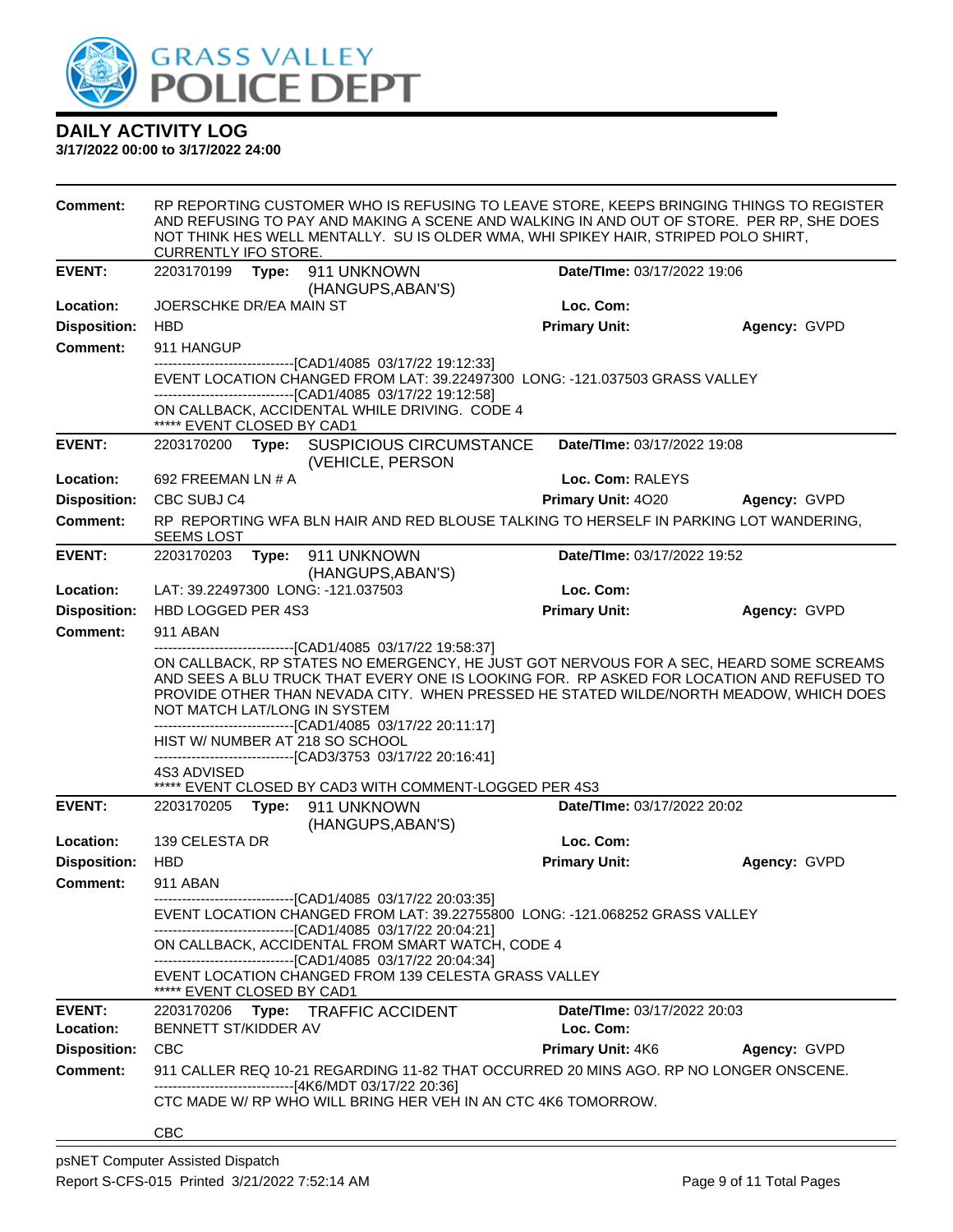

**DAILY ACTIVITY LOG 3/17/2022 00:00 to 3/17/2022 24:00**

**EVENT:** 2203170212 **Type:** THEFT (GRAND, PETTY, FROM MERCHANT) **Date/TIme:** 03/17/2022 20:36 **Location:** 736 TAYLORVILLE RD **Loc. Com:** ATT STORE **Disposition:** CBC PENDING CB, MSG LEFT **Primary Unit:** 4O20 **Agency:** GVPD **Comment:** RP REQ 10-21 REGARDING SUBJ WHO TRIED TO STEAL A TABLET FROM THE STORE EARLIER TODAY. PER RP, STORE RECOVERED TABLET, AND SU IS NO LONGER ON SCENE BUT THEY WANT TO REPORT. **EVENT:** 2203170217 **Type:** TRESPASS **Date/TIme:** 03/17/2022 21:11 **Location:** 109 BROADVIEW AV **Loc. Com: Disposition:** CBC **Primary Unit:** 4O20 **Agency:** GVPD **Comment:** RP REPORITNG SHE HAS SEEN ON HER RING CAMERA SOMEONE CROSSING THROUGH HER FRONT YARD AND INTO BACK YARD. SEEN APPROX 2008. UNK IF MALE OR FEMALE, WEARING BLU BEANIE, DRK SWEATER AND JEANS AND PUSHING A CART. PER RP, THEIR IS A ROOM ON THE BOTTOM FLOOR OF THE RESIDENCE THAT IS ACCESSIBLE FROM DOOR IN BACK OF HOUSE. RP IS OUT OF TOWN AND REQ 10-21 WITH DISPO. **EVENT:** 2203170222 **Type:** VEH CITES,VIN,TOWS,DUI **Date/TIme:** 03/17/2022 21:47 **Location:** 529 LINDEN AV **Loc. Com: Disposition:** CBC **Primary Unit:** 4O20 **Agency:** GVPD **Comment:** RP REPORITNG ONGOING ISSUE WITH PEOPLE DOING AUTOMOTIVE WORK ON THEIR CARS ON LINDEN. RP STATES THEY ARE CONSTANTLY WORKING ON THEIR VEHICLES, REVVING ENGINES AND POLLUTING AIR. PER RP THIS IS A RESIDENTIAL STREET AND NOT A COMERCIAL AREA AND THEY SHOULD NOT BE ALLOWED TO DO IT. RP STATES HAPPENING NOW. ------------------------------[4O20/MDT 03/17/22 22:07] 10-21 CONT MADE W/ RP. RP WAS ADVISED OF APPLICABLE GVMC''S. NEG VIOLATION AT THIS TIME. CBC **EVENT:** 2203170230 **Type:** DISTURBANCE (NOISE, MUSIC, VERBAL, BARKI **Date/TIme:** 03/17/2022 22:55 **Location:** 108 W MAIN ST **Loc. Com:** NEVADA CLUB **Disposition:** CBC PARTIES SEPARATED/NEG CHGS REQ **Primary Unit:** 4O20 **Agency:** GVPD **Comment:** CHP XFER/911 XRAY REPORTING 415P IFO NEVADA CLUB, CALLER DROPPED ON XFER. **EVENT:** 2203170233 **Type:** DISTURBANCE (NOISE, MUSIC, VERBAL, BARKI **Date/TIme:** 03/17/2022 23:18 **Location:** 265 SUTTON WY # 833 **Loc. Com: Disposition:** UNF **Primary Unit:** 4O11 **Agency:** GVPD **Comment:** 911 CALLER REPORTING SUBJ UPSTAIRS IN THE APARTMENT. MALE ARRIVED IN A VEH THAT IS NOT USUALLY ASSOCIATED WITH RESIDENCE, BLK NISS 4D LP CB91B60. RP HEARS MALE IN UNIT UPSTAIRS, SOUNDS LIKE HE IS TEARING THE APARTMENT APART, AND HAS BEEN FOR SEVERAL HOURS. RP WANTS TO REMAIN ANON **EVENT:** 2203170236 **Type:** EXTRA PATROL **Date/TIme:** 03/17/2022 23:31 **Location:** COLFAX AV/CENTRAL AV **Loc. Com:** ATT BUILDING **Disposition:** CBC **Primary Unit:** 4K6 **Agency:** GVPD **Comment:** RP REQ EXTRA PATROL IN AREA, STATES HE HAS HEARD ALARM HAS BEEN GOING OFF AND ON FOR APPROX 20 MINS AND ITS EARLIER THAN NORMAL ------------------------------[CAD3/3753 03/17/22 23:32:40] 4S3 ADVISED **EVENT:** 2203170238 **Type:** TRESPASS **Date/TIme:** 03/17/2022 23:55 **Location:** 155 GLASSON WY **Loc. Com:** CSU **Disposition:** CBC **Primary Unit:** 4K6 **Agency:** GVPD **Comment:** STAFF REPORITNG MALE IN THE CSU REFUSING TO LEAVE. RP STATES HE IS NOT ON A HOLD, AND CANNOT STAY THERE. WMA BLK/GRY JACKET, BLK PANTS, GRY SHOES WRAPPED IN A BLANKET. RP STATES HE HAS NOT BEEN VIOLENT BUT IS NOT WILLING TO LEAVE EASILY. PER RP HE IS NOT TAKING NO FOR AN ANSWER AND WOULD LIKE HELP MOVING HIM ALONG. **EVENT:** 2203170239 **Type:** SUBJECT STOP **Date/TIme:** 03/17/2022 23:55 **Location:** 126 IDAHO MARYLAND RD **Loc. Com:** RIEBES 530 273 4000

psNET Computer Assisted Dispatch Report S-CFS-015 Printed 3/21/2022 7:52:14 AM Page 10 of 11 Total Pages